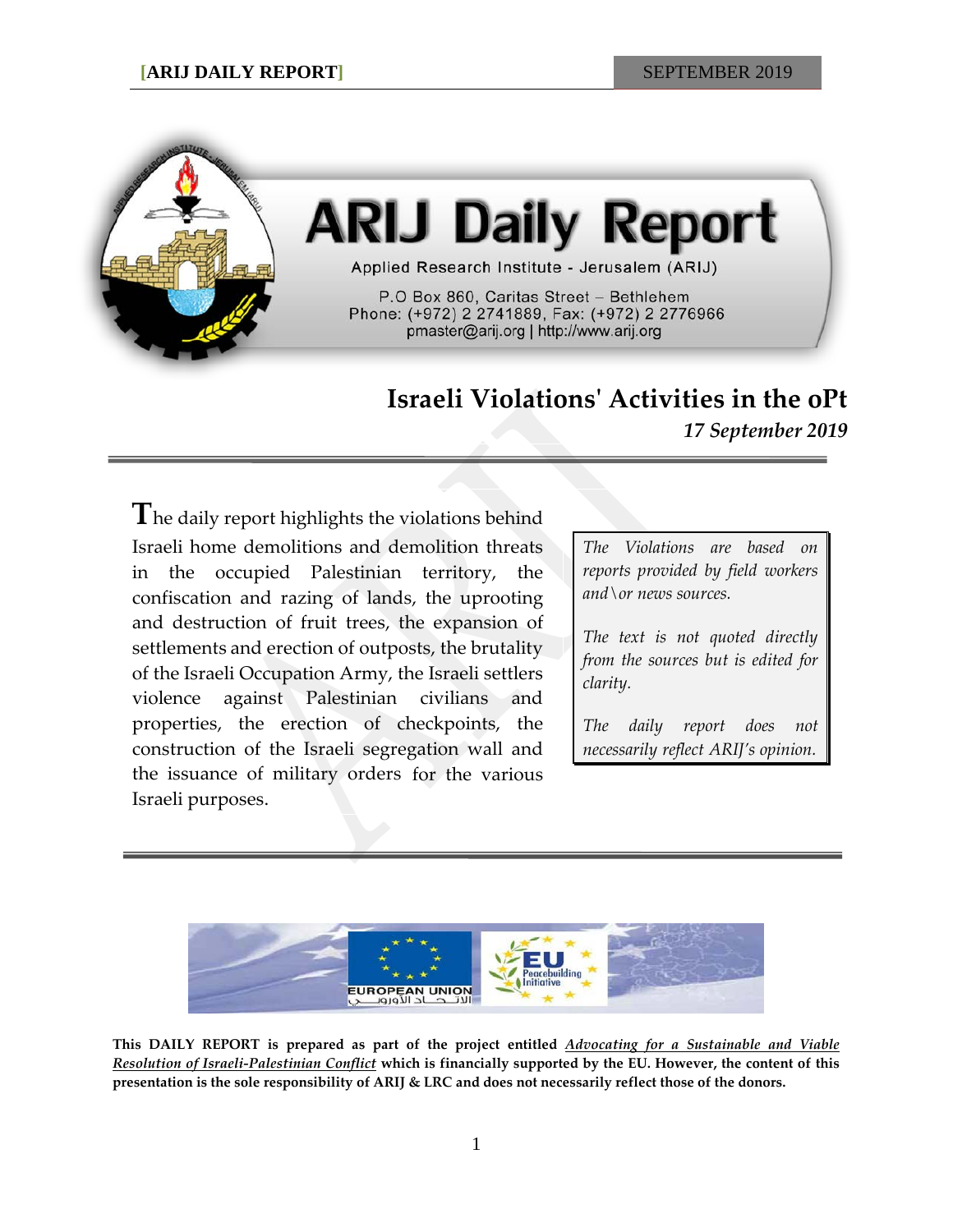## **Brutality of the Israeli Occupation Army**

- The Israeli Occupation Army (IOA) invaded Einabus Palestinian village, south of the northern West Bank city of Nablus, and shot two Palestinians with rubber-coated steel bullets in addition to causing many to suffer the effects of teargas inhalation after Israeli settlers attacked homes. Several army jeeps invaded the village after the residents intercepted and clashed with settlers who invaded their community, and attacked a few homes. The IOA started firing gas bombs and rubber-coated steel bullets at the Palestinians, wounding two with rubber-coated steel bullets and causing scores to suffer the effects of teargas inhalation. The IOA shot Suleiman Hasan Abu Sa'da and Miladi Hasan Miladi with rubber-coated steel bullets, and caused dozens to suffer the effects of teargas inhalation. (IMEMC 17 September 2019)
- The Israeli Occupation Army (IOA) assaulted an elderly Palestinian at an army checkpoint to northwest of Ramallah. The IOA stationed at a checkpoint outside the village of Deir Nitham, stopped a car driven by Saleh Tamimi, 52, and forced him out of his car before they started beating him for no apparent reason. Tamimi became unconscious and was quickly transported, by village residents, to hospital in Ramallah The Israeli army has, for several days, closed two access roads to Deir Nitham, and has established a permanent checkpoint on the third access road, where residents say they are regularly harassed by the IOA manning the checkpoint. (IMEMC 17 September 2019)
- The Israeli Occupation Army (IOA) invaded, the village of Taybeh, west of the northern West Bank city of Jenin, and fired many gas bombs at protesters, causing several Palestinians to suffer the effects of teargas inhalation. The IOA fired a barrage of gas bombs at random, causing many Palestinians, including families in their homes, to suffer the effects of teargas inhalation. The village, especially the homes near the Separation Wall, witness frequent Israeli invasions and violations. (IMEMC 17 September 2019)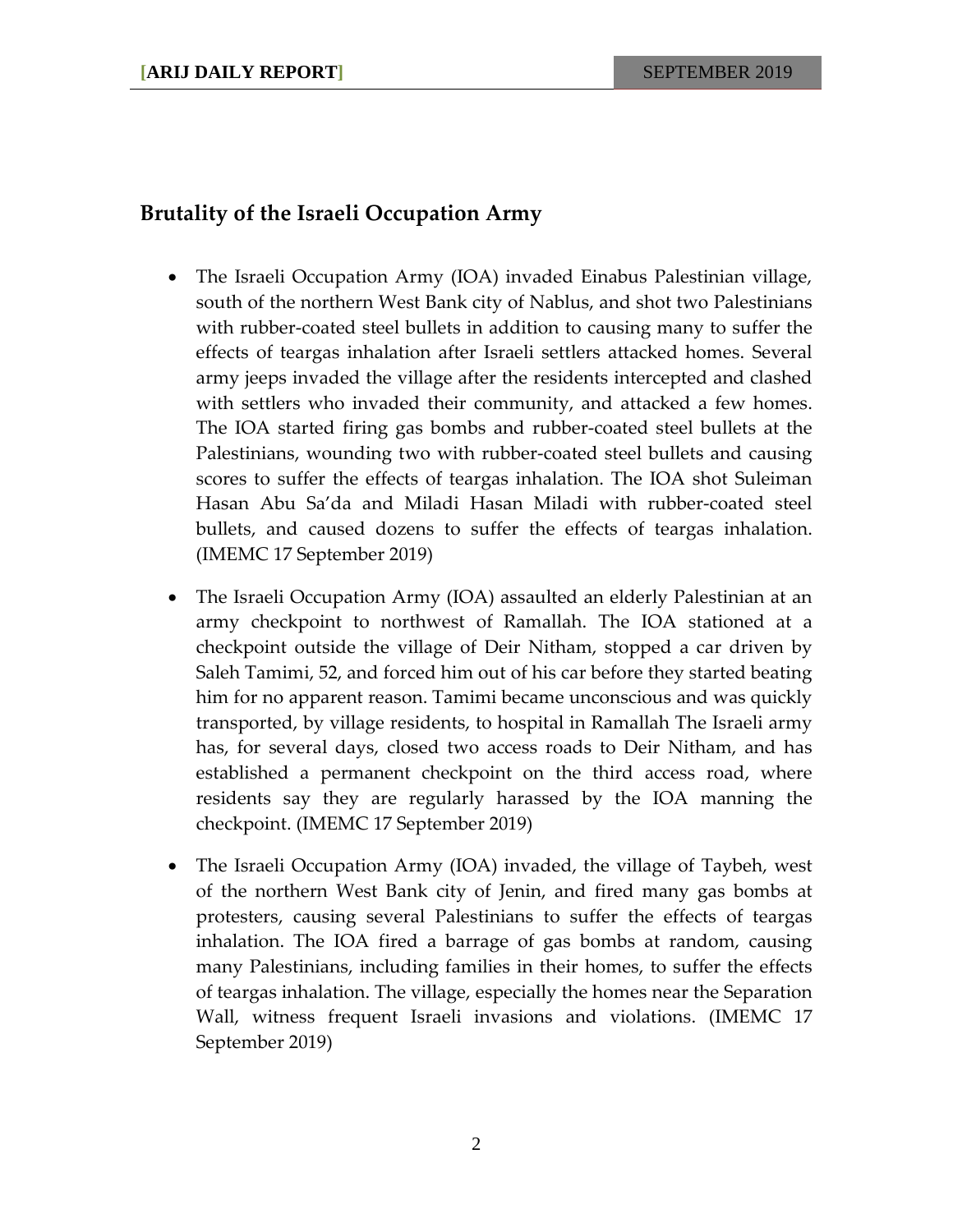- The Israeli Occupation Army (IOA) invaded the northern West Bank city of Jenin, and violently searched the homes of Qussai Sa'adi and Monjid Thieb Jaber, while interrogating them and their families. (IMEMC 17 September 2019)
- The Israeli occupation Army (IOA) detained two Palestinian youths near Ein Bubin area, west of the West Bank city of Ramallah, over alleged knife possession. The Israeli website "0404" claimed that two Palestinians were arrested near Ein Bubin on suspicion of attempting a knife attack. The detainees were later transferred to an Israeli interrogation center. (PALINFO 17 September 2019)
- The Israeli occupation navy opened fire at Palestinian fishermen and their boat off the coast of central Gaza. An Israeli gunboat attacked the fishermen as they were working within nine nautical miles off the coast of Wadi Gaza area. The naval forces opened fire at the fishing boat and forced the fishermen aboard it to leave their net behind in the water and retreat to the permitted fishing zone, which is six nautical miles off the shores of Gaza. (PALINFO 17 September 2019)

### **Israeli Arrests**

- The Israeli Occupation Army (IOA) detained a young Palestinian man from his home in 'Aida refugee camp, north of the West Bank city of Bethlehem. The IOA invaded and ransacked the home of Mohannad Mahmoud Ja'ara, 22, and detained him. The IOA were heavily deployed in various streets and alleys in the refugee camp and interrogated several Palestinians while inspecting their ID cards. (IMEMC 17 September 2019)
- Six Palestinian detainees being held in Israeli prisons are continuing an open-ended hunger strike against their arbitrary administrative detention without charge or trial. Five of them are languishing in al-Ramla prison clinic. The six detainees are identified as: 42-year-old Ahmad Ghannam, a resident of Dura city, to the southwest of Hebron; entered his 65th day of hunger strike. 38-year-old Sultan Khallouf, a resident of Burqin town, to the west of Jenin; entered his 61st day of hunger strike. 30-year-old Ismael Ali, a resident of Abu Dis village, in occupied Jerusalem; entered his 55th day of hunger strike. 46-year-oldTariq Qa'dan, a resident of the Jenin Governorate; entered his 48th day of hunger strike. 31-year-old Nasser al-Jada', a resident of Burqin town, to the west of Jenin; entered his 41st day